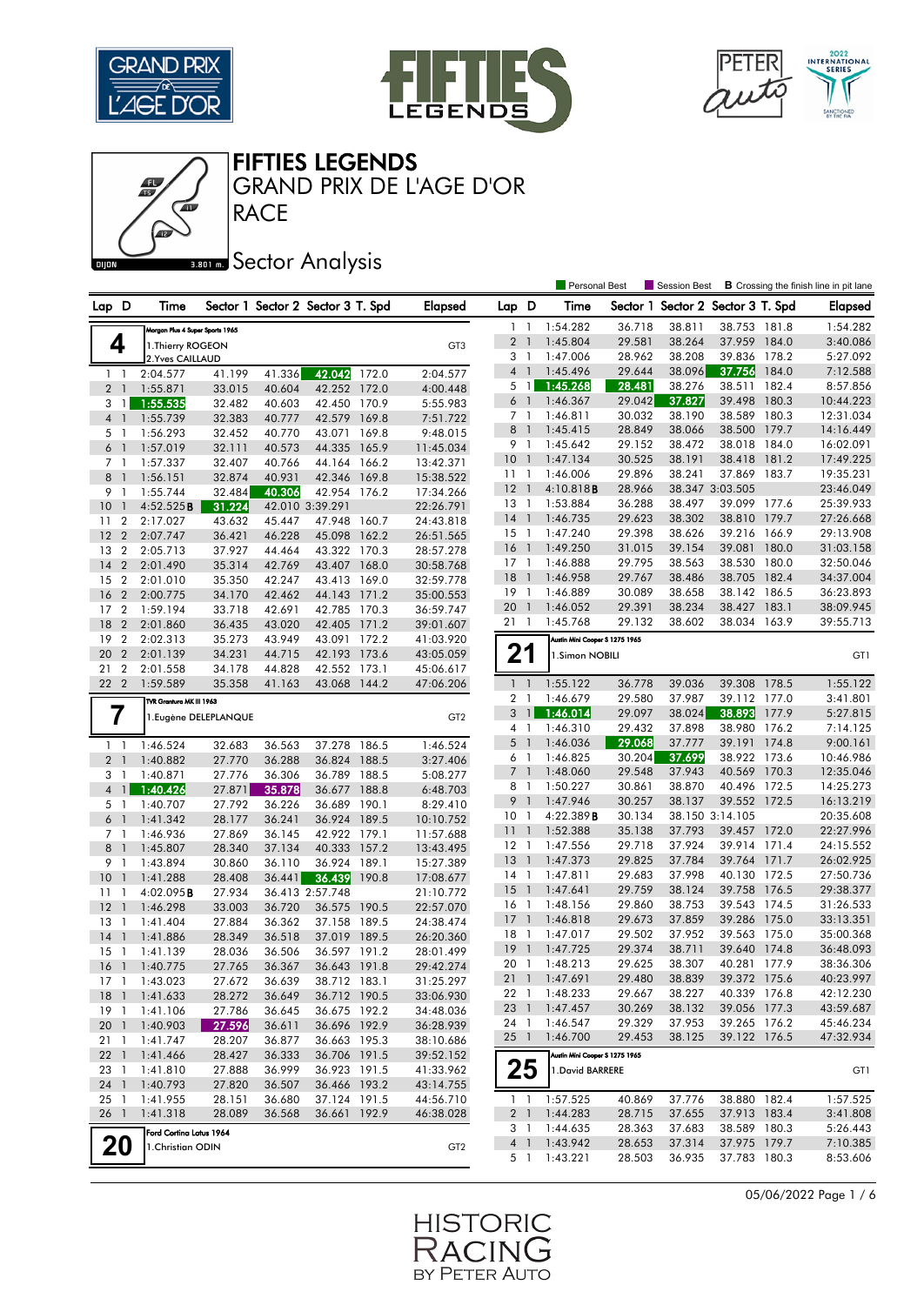

Œ





FIFTIES LEGENDS

GRAND PRIX DE L'AGE D'OR

# **Bana** Sector Analysis

**RACE** 

|                |                          |                                |        |        |                                   |       |                 |                 |                          | <b>Personal Best</b>          |        | Session Best<br><b>B</b> Crossing the finish line in pit lane |                 |       |                 |
|----------------|--------------------------|--------------------------------|--------|--------|-----------------------------------|-------|-----------------|-----------------|--------------------------|-------------------------------|--------|---------------------------------------------------------------|-----------------|-------|-----------------|
| Lap D          |                          | Time                           |        |        | Sector 1 Sector 2 Sector 3 T. Spd |       | <b>Elapsed</b>  | Lap D           |                          | Time                          |        | Sector 1 Sector 2 Sector 3 T. Spd                             |                 |       | <b>Elapsed</b>  |
| 6              | $\overline{1}$           | 1:43.839                       | 28.508 | 37.073 | 38.258 182.7                      |       | 10:37.445       | 8 1             |                          | 1:48.596                      | 30.627 | 38.006                                                        | 39.963 180.6    |       | 16:13.246       |
| 7 <sub>1</sub> |                          | 1:43.632                       | 28.433 | 37.043 | 38.156 182.4                      |       | 12:21.077       | 9               | $\mathbf{1}$             | 1:47.697                      | 29.899 | 37.978                                                        | 39.820 178.8    |       | 18:00.943       |
| 8              | $\overline{1}$           | 1:45.937                       | 28.570 | 37.222 | 40.145                            | 160.2 | 14:07.014       | 10 <sub>1</sub> |                          | 1:49.592                      | 30.760 | 38.247                                                        | 40.585 177.0    |       | 19:50.535       |
| 9              | - 1                      | 1:45.805                       | 29.686 | 38.137 | 37.982                            | 178.5 | 15:52.819       | 11              | $\overline{\phantom{a}}$ | 1:48.779                      | 30.363 | 38.210                                                        | 40.206 179.7    |       | 21:39.314       |
| 10             | $\overline{1}$           | 4:12.772B                      | 28.771 |        | 37.042 3:06.959                   |       | 20:05.591       | $12-1$          |                          | $4:13.047$ <b>B</b>           | 30.833 |                                                               | 37.784 3:04.430 |       | 25:52.361       |
| 11             | $\overline{1}$           | 1:49.990                       | 34.681 | 37.137 | 38.172 177.6                      |       | 21:55.581       | $13-1$          |                          | 1:55.270                      | 36.911 | 38.079                                                        | 40.280 177.3    |       | 27:47.631       |
| 12             | $\overline{1}$           | 1:44.111                       | 28.566 | 37.035 | 38.510 177.9                      |       | 23:39.692       | $14-1$          |                          | 1:49.906                      | 31.364 | 38.325                                                        | 40.217 178.5    |       | 29:37.537       |
| 13             | $\overline{1}$           | 1:43.828                       | 28.522 | 37.245 | 38.061 178.8                      |       | 25:23.520       | 15              | $\overline{1}$           | 1:49.694                      | 31.130 | 38.939                                                        | 39.625 182.1    |       | 31:27.231       |
| 14             | $\overline{1}$           | 1:43.308                       | 28.410 | 36.926 | 37.972 180.0                      |       | 27:06.828       | 16              | $\overline{1}$           | 1:46.951                      | 29.833 | 37.771                                                        | 39.347 183.1    |       | 33:14.182       |
| 15             | - 1                      | 1:44.280                       | 28.483 | 37.214 | 38.583 180.0                      |       | 28:51.108       | 17 <sup>1</sup> |                          | 1:46.127                      | 29.567 | 37.663                                                        | 38.897          | 183.7 | 35:00.309       |
| 16             | $\mathbf{1}$             | 1:42.879                       | 28.293 | 36.954 | 37.632                            | 184.3 | 30:33.987       | 18              | $\overline{1}$           | 1:47.715                      | 29.915 | 38.500                                                        | 39.300          | 183.7 | 36:48.024       |
| $17-1$         |                          | 1:43.421                       | 28.629 | 37.086 | 37.706 181.5                      |       | 32:17.408       | 19              | $\overline{1}$           | 1:47.322                      | 29.262 | 38.390                                                        | 39.670 182.1    |       | 38:35.346       |
| 18             | $\overline{1}$           | 1:43.165                       | 28.277 | 37.127 | 37.761                            | 184.3 | 34:00.573       | 20              | $\mathbf{1}$             | 1:47.317                      | 29.538 | 38.248                                                        | 39.531          | 180.6 | 40:22.663       |
| 19             | $\overline{1}$           | 1:44.977                       | 28.567 | 37.636 | 38.774 178.5                      |       | 35:45.550       | 21              | $\overline{1}$           | 1:47.536                      | 29.371 | 38.776                                                        | 39.389 184.0    |       | 42:10.199       |
| 20             | $\overline{1}$           | 1:44.059                       | 28.645 | 37.297 | 38.117                            | 180.9 | 37:29.609       | 22 1            |                          | 1:46.523                      | 29.819 | 37.605                                                        | 39.099 183.1    |       | 43:56.722       |
| 21             | -1                       | 1:43.096                       | 28.477 | 36.881 | 37.738                            | 181.5 | 39:12.705       | 23              | $\overline{1}$           | 1:46.885                      | 29.532 | 38.140                                                        | 39.213 182.7    |       | 45:43.607       |
| 22             | $\overline{1}$           | 1:43.335                       | 28.262 | 37.309 | 37.764 181.2                      |       | 40:56.040       | 24 1            |                          | 1:47.111                      | 29.510 | 37.993                                                        | 39.608 180.9    |       | 47:30.718       |
| 23             | $\overline{1}$           | 1:43.112                       | 28.529 | 36.994 | 37.589                            | 183.1 | 42:39.152       |                 |                          | Elva Mk V 1959                |        |                                                               |                 |       |                 |
| 24             |                          | $\blacksquare$ 1:42.684        | 28.331 | 36.860 | 37.493                            | 184.3 | 44:21.836       | 39              |                          | 1. Louis ZURSTRASSEN          |        |                                                               |                 |       | SP <sub>2</sub> |
| 25             | -1                       | 1:42.958                       | 28.161 | 36.897 | 37.900                            | 188.2 | 46:04.794       |                 |                          |                               |        |                                                               |                 |       |                 |
| 26             | $\overline{1}$           | 1:43.261                       | 28.581 | 37.308 | 37.372                            | 184.6 | 47:48.055       | $1\quad$        |                          | 1:51.131                      | 34.239 | 39.872                                                        | 37.020          | 198.5 | 1:51.131        |
|                |                          | Ford Cortina Lotus 1964        |        |        |                                   |       |                 | 2 <sub>1</sub>  |                          | 1:44.093                      | 29.026 | 38.118                                                        | 36.949 196.0    |       | 3:35.224        |
| 31             |                          | 1. Charles FIRMENICH           |        |        |                                   |       | GT <sub>2</sub> | 3               | $\overline{1}$           | 1:43.489                      | 28.670 | 37.944                                                        | 36.875 194.2    |       | 5:18.713        |
|                |                          | 2. Henry MOSER                 |        |        |                                   |       |                 | $4-1$           |                          | 1:43.222                      | 28.674 | 37.760                                                        | 36.788 193.9    |       | 7:01.935        |
| $1\quad$       |                          | 2:01.578                       | 38.684 | 41.324 | 41.570 163.1                      |       | 2:01.578        | $5-1$           |                          | 1:42.208                      | 28.535 | 37.015                                                        | 36.658 194.9    |       | 8:44.143        |
| 2 <sub>1</sub> |                          | 1:56.079                       | 32.631 | 41.062 | 42.386                            | 162.4 | 3:57.657        | 6 1             |                          | 1:43.099                      | 28.540 | 37.531                                                        | 37.028 198.5    |       | 10:27.242       |
| 3 1            |                          | 1:53.584                       | 31.248 | 40.578 | 41.758                            | 162.2 | 5:51.241        | 7 <sup>1</sup>  |                          | 1:44.304                      | 29.382 | 37.932                                                        | 36.990 194.2    |       | 12:11.546       |
| 4 <sup>1</sup> |                          | 1:54.620                       | 31.632 | 41.343 | 41.645                            | 161.7 | 7:45.861        | 8               | - 1                      | 1:49.334                      | 28.392 | 37.231                                                        | 43.711          | 140.6 | 14:00.880       |
| 5 <sub>1</sub> |                          | 1:52.907                       | 31.362 | 40.034 | 41.511                            | 162.2 | 9:38.768        | 9               | $\overline{\phantom{a}}$ | 1:44.808                      | 31.046 | 36.673                                                        | 37.089 193.2    |       | 15:45.688       |
| $6-1$          |                          | 1:54.196                       | 31.069 | 40.332 | 42.795                            | 159.5 | 11:32.964       | 10 <sub>1</sub> |                          | 1:43.845                      | 28.511 | 37.531                                                        | 37.803 193.9    |       | 17:29.533       |
| 7 <sub>1</sub> |                          | 1:54.075                       | 30.800 | 40.290 | 42.985                            | 159.3 | 13:27.039       | 11 <sub>1</sub> |                          | 4:12.482B                     | 28.537 |                                                               | 37.571 3:06.374 |       | 21:42.015       |
| 8              | $\overline{\phantom{a}}$ | 3:04.433B                      | 31.325 |        | 39.934 1:53.174                   |       | 16:31.472       | $12-1$          |                          | 1:51.892                      | 35.669 | 39.277                                                        | 36.946 195.3    |       | 23:33.907       |
| 9              | $\overline{1}$           | 1:58.762                       | 37.522 | 40.074 | 41.166 162.2                      |       | 18:30.234       | 13              | $\overline{1}$           | 1:41.612                      | 28.340 | 36.719                                                        | 36.553 197.4    |       | 25:15.519       |
| 10             | $\overline{1}$           | 4:17.344B                      | 31.162 |        | 40.748 3:05.434                   |       | 22:47.578       | $14-1$          |                          | 1:41.791                      | 28.419 | 36.741                                                        | 36.631 197.1    |       | 26:57.310       |
| 11             | $\overline{2}$           | 2:05.370                       | 41.882 | 41.204 | 42.284 163.4                      |       | 24:52.948       | 15              | $\overline{1}$           | 1:43.340                      | 29.704 | 37.078                                                        | 36.558 199.6    |       | 28:40.650       |
| 12             | $\overline{2}$           | 1:49.824                       | 30.215 | 39.276 | 40.333                            | 165.1 | 26:42.772       | 16 1            |                          | 1:42.382                      | 28.657 | 37.364                                                        | 36.361          | 197.4 | 30:23.032       |
| 13             | $\overline{2}$           | 1:49.325                       | 30.085 | 39.018 | 40.222 164.9                      |       | 28:32.097       | $17-1$          |                          | 1:41.332                      | 28.068 | 36.647                                                        | 36.617 197.8    |       | 32:04.364       |
| 14             | $\overline{2}$           | 1:50.810                       | 30.115 | 40.437 | 40.258                            | 164.6 | 30:22.907       | 18              | $\overline{1}$           | 1:41.851                      | 28.658 | 36.713                                                        | 36.480 198.9    |       | 33:46.215       |
| 15             | $\overline{2}$           | 1:51.110                       | 30.158 | 40.605 | 40.347 164.4                      |       | 32:14.017       | 19              | $\overline{1}$           | 1:41.473                      | 28.258 | 36.609                                                        | 36.606 199.6    |       | 35:27.688       |
| 16             | $\overline{2}$           | 1:50.906                       | 30.236 | 40.294 | 40.376                            | 164.6 | 34:04.923       | 20 1            |                          | 1:42.004                      | 28.264 | 37.124                                                        | 36.616 198.9    |       | 37:09.692       |
| 17             | $\overline{2}$           | 1:49.970                       | 30.443 | 39.139 | 40.388                            | 164.4 | 35:54.893       | 21              | $\overline{1}$           | 1:42.393                      | 28.444 | 37.180                                                        | 36.769 197.4    |       | 38:52.085       |
| 18             | $\overline{2}$           | 1:49.915                       | 30.144 | 39.124 | 40.647                            | 165.1 | 37:44.808       | 22 1            |                          | 1:41.977                      | 28.108 | 37.019                                                        | 36.850 197.1    |       | 40:34.062       |
| 19             | $\overline{2}$           | 1:49.566                       | 30.176 | 39.212 | 40.178                            | 163.9 | 39:34.374       | 23              | $\overline{1}$           | 1:41.352                      | 28.121 | 36.652                                                        | 36.579 199.3    |       | 42:15.414       |
| 20             |                          | 2 1:49.272                     | 29.951 | 38.912 | 40.409 164.4                      |       | 41:23.646       |                 |                          | 24 1 1:41.478                 | 27.954 | 37.016                                                        | 36.508 199.3    |       | 43:56.892       |
|                |                          | 21 2 1:49.102                  | 30.003 |        | 38.906 40.193 165.1               |       | 43:12.748       |                 |                          | 25 1 1:40.793                 | 27.871 | 36.425                                                        | 36.497 198.5    |       | 45:37.685       |
|                |                          | 22 2 1:49.469                  | 30.006 |        | 39.314 40.149 165.1               |       | 45:02.217       |                 |                          | 26 1 1:58.857                 | 28.437 | 53.133                                                        | 37.287 160.5    |       | 47:36.542       |
|                |                          | 23 2 1:49.018                  | 29.983 | 38.859 | 40.176 164.9                      |       | 46:51.235       |                 |                          | MG A 1600 Twin Cam Coupe 1959 |        |                                                               |                 |       |                 |
|                |                          | Austin Mini Cooper S 1275 1964 |        |        |                                   |       |                 | 42              |                          | 1. Nicolas CHALANSET          |        |                                                               |                 |       | GT <sub>2</sub> |
| 33             |                          | 1. Georges ROCCHIETTA          |        |        |                                   |       | GT1             |                 |                          |                               |        |                                                               |                 |       |                 |
|                |                          |                                |        |        |                                   |       |                 |                 |                          | $1 \quad 1 \quad 2:12.544$    | 43.955 | 43.373                                                        | 45.216 156.5    |       | 2:12.544        |
|                |                          | $1 \quad 1 \quad 1:57.866$     | 38.119 | 40.036 | 39.711 182.4                      |       | 1:57.866        | 2 1             |                          | 2:03.231                      | 33.573 | 43.250                                                        | 46.408 155.6    |       | 4:15.775        |
|                |                          | 2 1 1:49.281                   | 30.906 | 38.640 | 39.735 182.7                      |       | 3:47.147        |                 | 3 1                      | 2:03.935                      | 33.416 | 43.975                                                        | 46.544 154.3    |       | 6:19.710        |
|                |                          | 3 1 1:48.646                   | 30.366 | 38.409 | 39.871 182.7                      |       | 5:35.793        |                 | 4 1                      | 2:04.022                      | 34.592 | 43.503                                                        | 45.927 154.3    |       | 8:23.732        |
|                | 4 1                      | 3:11.547B                      | 30.529 |        | 39.007 2:02.011                   |       | 8:47.340        | 5 1             |                          | 2:03.516                      | 34.124 | 43.035                                                        | 46.357 155.2    |       | 10:27.248       |
| 5 <sub>1</sub> |                          | 1:56.292                       | 37.315 | 38.647 | 40.330 177.9                      |       | 10:43.632       | 61              |                          | 2:05.093                      | 34.065 | 44.675                                                        | 46.353 155.4    |       | 12:32.341       |
| 6 1            |                          | 1:50.503                       | 31.382 | 38.716 | 40.405 178.2                      |       | 12:34.135       | 7 1             |                          | 2:03.447                      | 33.173 | 43.500                                                        | 46.774 154.1    |       | 14:35.788       |
|                |                          | 7 1 1:50.515                   | 31.606 | 38.569 | 40.340 177.9                      |       | 14:24.650       | 8 1             |                          | 2:03.879                      | 33.751 | 43.193                                                        | 46.935 154.9    |       | 16:39.667       |

05/06/2022 Page 2 / 6

![](_page_1_Picture_8.jpeg)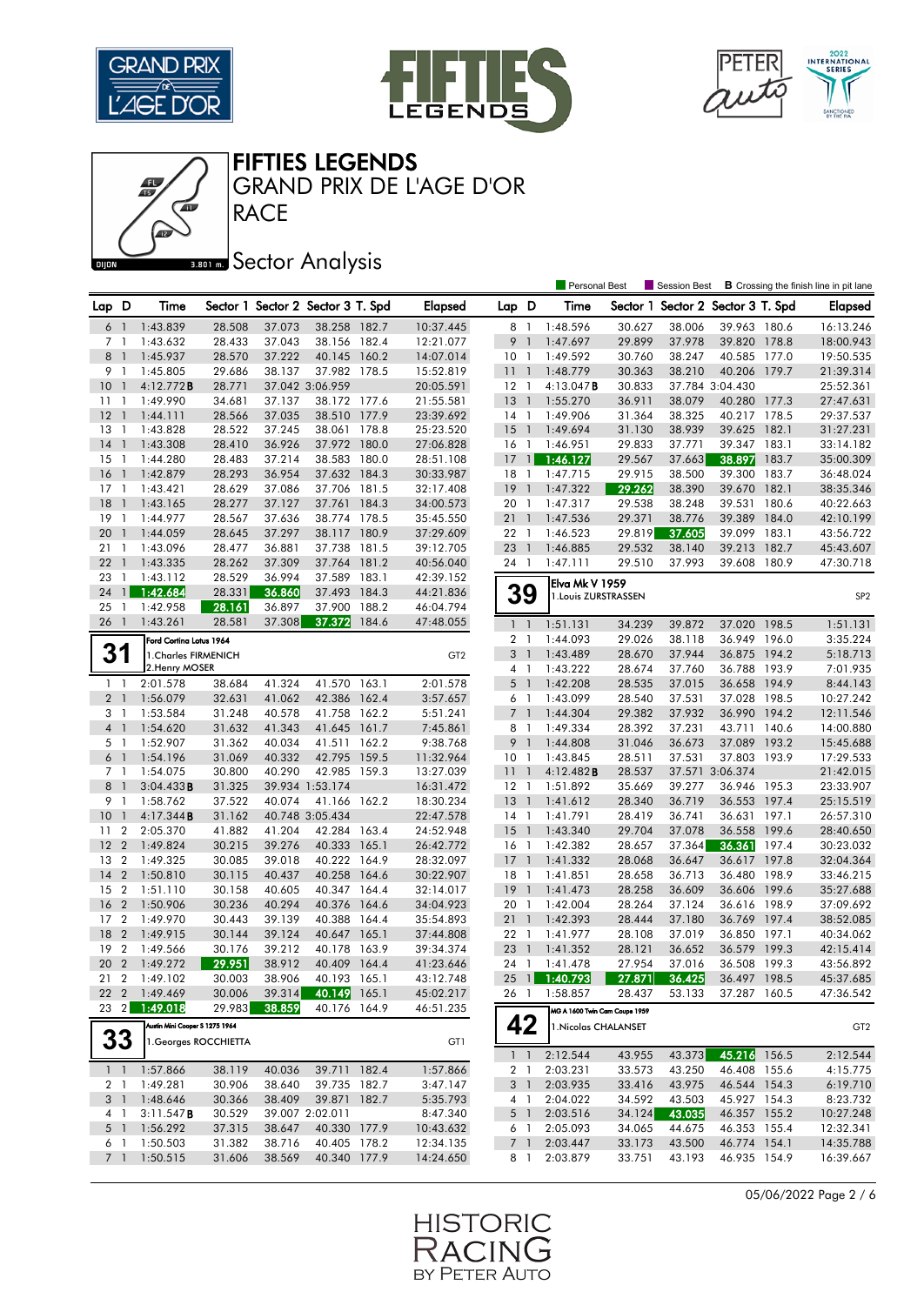![](_page_2_Picture_0.jpeg)

Œ

![](_page_2_Picture_1.jpeg)

![](_page_2_Picture_2.jpeg)

Personal Best **S** Session Best **B** Crossing the finish line in pit lane

FIFTIES LEGENDS

GRAND PRIX DE L'AGE D'OR

## **Bana** Sector Analysis

**RACE** 

| Lap D          |                | Time                           |        |        | Sector 1 Sector 2 Sector 3 T. Spd |       | Elapsed         | Lap D           |                          | Time                           |        | Sector 1 Sector 2 Sector 3 T. Spd |                 |       | <b>Elapsed</b> |
|----------------|----------------|--------------------------------|--------|--------|-----------------------------------|-------|-----------------|-----------------|--------------------------|--------------------------------|--------|-----------------------------------|-----------------|-------|----------------|
| 9              | $\overline{1}$ | 4:54.106B                      | 34.220 |        | 44.983 3:34.903                   |       | 21:33.773       | 9               | $\overline{1}$           | 1:46.630                       | 29.919 | 38.358                            | 38.353 177.6    |       | 15:53.898      |
| 10             | - 1            | 2:12.581                       | 42.669 | 43.585 | 46.327 153.4                      |       | 23:46.354       | 10 <sub>1</sub> |                          | 1:44.579                       | 28.457 | 38.095                            | 38.027 177.6    |       | 17:38.477      |
| 11             | $\overline{1}$ | 2:03.800                       | 33.985 | 43.714 | 46.101                            | 155.2 | 25:50.154       | $11-1$          |                          | 1:44.760                       | 28.415 | 38.281                            | 38.064 176.5    |       | 19:23.237      |
| $12 \,$        | - 1            | 2:02.897                       | 33.603 | 43.188 | 46.106 157.9                      |       | 27:53.051       | $12 \quad 1$    |                          | 1:43.951                       | 28.587 | 37.570                            | 37.794 175.6    |       | 21:07.188      |
| 13             | $\mathbf{1}$   | 2:03.506                       | 33.591 | 43.556 | 46.359                            | 155.6 | 29:56.557       | 13              | $\overline{1}$           | 1:44.948                       | 28.581 | 37.857                            | 38.510          | 175.6 | 22:52.136      |
| 14             | $\mathbf{1}$   | 2:03.520                       | 34.041 | 43.599 | 45.880                            | 155.6 | 32:00.077       | 14              | $\overline{1}$           | 4:15.595 <b>B</b>              | 28.589 |                                   | 37.982 3:09.024 |       | 27:07.731      |
| 15             | $\mathbf{1}$   | 2:04.160                       | 33.965 | 43.750 | 46.445                            | 157.0 | 34:04.237       | $15-1$          |                          | 1:50.164                       | 34.121 | 38.105                            | 37.938 179.1    |       | 28:57.895      |
| 16             | -1             | 2:02.990                       | 33.572 | 43.786 | 45.632                            | 156.5 | 36:07.227       | 16 <sub>1</sub> |                          | 1:45.683                       | 28.875 | 38.180                            | 38.628 175.9    |       | 30:43.578      |
| 17             | $\overline{1}$ | 2:02.443                       | 33.126 | 43.104 | 46.213                            | 155.8 | 38:09.670       | $17-1$          |                          | 1:44.924                       | 28.614 | 38.221                            | 38.089 177.3    |       | 32:28.502      |
| 18             | -1             | 2:03.251                       | 33.741 | 43.466 | 46.044 156.7                      |       | 40:12.921       | 18              | $\mathbf{1}$             | 1:45.080                       | 28.893 | 38.205                            | 37.982 178.8    |       | 34:13.582      |
| 19             | $\mathbf{1}$   | 2:06.040                       | 34.887 | 45.312 | 45.841                            | 157.9 | 42:18.961       | 19              | $\overline{1}$           | 1:44.268                       | 28.325 | 38.134                            | 37.809 179.4    |       | 35:57.850      |
| 20             | $\mathbf{1}$   | 2:01.850                       | 33.051 | 43.395 | 45.404 157.7                      |       | 44:20.811       | 20 <sub>1</sub> |                          | 1:45.298                       | 28.609 | 38.185                            | 38.504 178.2    |       | 37:43.148      |
| 21             | $\mathbf{1}$   | 2:02.498                       | 32.830 | 44.095 | 45.573                            | 157.0 | 46:23.309       | 21              | $\overline{1}$           | 1:44.411                       | 28.419 | 38.081                            | 37.911          | 178.5 | 39:27.559      |
| 22 1           |                | 2:03.563                       | 33.916 | 43.645 | 46.002 155.2                      |       | 48:26.872       | 22 1            |                          | 1:45.770                       | 28.638 | 39.038                            | 38.094 178.8    |       | 41:13.329      |
|                |                | MG B 1963                      |        |        |                                   |       |                 | 23              | $\overline{1}$           | 1:45.785                       | 28.704 | 38.955                            | 38.126 180.3    |       | 42:59.114      |
| 43             |                | 1. Romain GUERARDELLE          |        |        |                                   |       | GT <sub>2</sub> | 24 1            |                          | 1:51.572                       | 28.795 | 43.843                            | 38.934 178.5    |       | 44:50.686      |
|                |                |                                |        |        |                                   |       |                 | $25-1$          |                          | 1:45.924                       | 28.692 | 38.198                            | 39.034 176.5    |       | 46:36.610      |
| $1\quad$       |                | 1:50.724                       | 34.642 | 38.326 | 37.756                            | 190.8 | 1:50.724        |                 |                          | Morris Mini Cooper S 1275 1966 |        |                                   |                 |       |                |
| 2 <sub>1</sub> |                | 1:44.165                       | 28.495 | 37.868 | 37.802 189.8                      |       | 3:34.889        | 62              |                          | 1. Eric RAOUL                  |        |                                   |                 |       | GT1            |
| 3              | $\mathbf{1}$   | 1:43.854                       | 28.455 | 37.557 | 37.842                            | 185.2 | 5:18.743        |                 |                          |                                |        |                                   |                 |       |                |
| 4 1            |                | 1:45.326                       | 29.028 | 37.808 | 38.490                            | 184.6 | 7:04.069        | $1\quad$        |                          | 1:57.557                       | 37.742 | 39.986                            | 39.829 176.8    |       | 1:57.557       |
| 5              | $\frac{1}{2}$  | 1:43.289                       | 28.545 | 36.989 | 37.755                            | 186.2 | 8:47.358        | 2 <sub>1</sub>  |                          | 1:48.778                       | 30.060 | 39.210                            | 39.508 175.6    |       | 3:46.335       |
| 6              | $\overline{1}$ | 1:43.939                       | 28.726 | 37.138 | 38.075                            | 185.6 | 10:31.297       | 3               | $\overline{1}$           | 1:48.461                       | 29.509 | 39.216                            | 39.736 175.6    |       | 5:34.796       |
| 7 <sup>1</sup> |                | 1:43.823                       | 28.868 | 37.185 | 37.770                            | 186.2 | 12:15.120       | 4 <sup>1</sup>  |                          | 1:49.644                       | 29.791 | 39.139                            | 40.714 173.6    |       | 7:24.440       |
| 8              | $\overline{1}$ | 1:47.404                       | 28.666 | 38.526 | 40.212 134.7                      |       | 14:02.524       | 5 <sub>1</sub>  |                          | 1:49.922                       | 29.856 | 38.860                            | 41.206 172.8    |       | 9:14.362       |
| 9              | $\mathbf{1}$   | 2:01.163                       | 30.409 | 52.372 | 38.382 186.5                      |       | 16:03.687       | 6 <sup>1</sup>  |                          | 1:57.593                       | 30.871 | 40.027                            | 46.695 163.9    |       | 11:11.955      |
| 10             | $\overline{1}$ | 1:45.593                       | 29.771 | 37.855 | 37.967 187.2                      |       | 17:49.280       | 7 <sub>1</sub>  |                          | 1:55.520                       | 30.821 | 39.011                            | 45.688 164.9    |       | 13:07.475      |
| 11             | $\overline{1}$ | 1:44.127                       | 28.776 | 37.428 | 37.923                            | 184.9 | 19:33.407       | 8 <sup>1</sup>  |                          | 1:55.796                       | 29.999 | 38.664                            | 47.133 115.9    |       | 15:03.271      |
| $12-1$         |                | 1:44.338                       | 28.801 | 37.452 | 38.085 184.6                      |       | 21:17.745       | 9 1             |                          | 1:52.517                       | 33.361 | 39.109                            | 40.047 173.1    |       | 16:55.788      |
| 13             | $\overline{1}$ | 1:44.109                       | 28.589 | 37.565 | 37.955                            | 185.2 | 23:01.854       | $10-1$          |                          | 1:48.467                       | 29.874 | 38.662                            | 39.931          | 172.5 | 18:44.255      |
| 14             | -1             | $4:08.854$ <b>B</b>            | 28.930 |        | 37.789 3:02.135                   |       | 27:10.708       | $11-1$          |                          | 4:14.577B                      | 29.414 |                                   | 38.673 3:06.490 |       | 22:58.832      |
| 15             | $\mathbf{1}$   | 1:49.175                       | 33.605 | 37.696 | 37.874 187.5                      |       | 28:59.883       | $12-1$          |                          | 1:54.002                       | 35.066 | 38.795                            | 40.141          | 173.6 | 24:52.834      |
| 16             | -1             | 1:44.570                       | 28.745 | 37.716 | 38.109                            | 187.2 | 30:44.453       | 13              | $\overline{1}$           | 1:48.623                       | 29.415 | 39.158                            | 40.050          | 173.9 | 26:41.457      |
| 17             | $\overline{1}$ | 1:44.109                       | 28.671 | 37.522 | 37.916                            | 188.5 | 32:28.562       | $14-1$          |                          | 1:48.994                       | 29.538 | 39.353                            | 40.103 176.8    |       | 28:30.451      |
| 18             | -1             | 1:44.210                       | 28.541 | 37.625 | 38.044                            | 186.5 | 34:12.772       | $15-1$          |                          | 1:50.004                       | 31.127 | 38.873                            | 40.004 174.8    |       | 30:20.455      |
| 19             | $\overline{1}$ | 1:44.105                       | 28.617 | 37.609 | 37.879                            | 187.8 | 35:56.877       | 16              | $\overline{1}$           | 1:48.633                       | 29.597 | 39.714                            | 39.322 176.2    |       | 32:09.088      |
| 20             | $\overline{1}$ | 1:44.383                       | 28.990 | 37.431 | 37.962 186.2                      |       | 37:41.260       | $17-1$          |                          | 1:48.409                       | 29.374 | 39.608                            | 39.427 177.6    |       | 33:57.497      |
|                |                | Austin Mini Cooper S 1275 1969 |        |        |                                   |       |                 | 18              | $\overline{1}$           | 1:49.028                       | 29.314 | 38.714                            | 41.000 180.0    |       | 35:46.525      |
| 55             |                | 1.Guillaume BRAJEUX            |        |        |                                   |       | GT1             | 19              | $\lceil$                 | 1:47.418                       | 29.114 | 38.785                            | 39.519 178.2    |       | 37:33.943      |
|                |                | 2.Guillaume TIMONIER           |        |        |                                   |       |                 | 20              | $\overline{1}$           | 1:47.893                       | 29.418 | 38.959                            | 39.516 177.6    |       | 39:21.836      |
| $1 \quad 1$    |                | 1:57.973                       | 37.998 | 39.542 | 40.433                            | 165.4 | 1:57.973        | 21 1            |                          | 1:48.572                       | 29.582 | 39.093                            | 39.897 176.8    |       | 41:10.408      |
| 2 <sub>1</sub> |                | 1:50.879                       | 31.243 | 39.021 | 40.615                            | 165.1 | 3:48.852        | 221             |                          | 1:47.677                       | 29.374 | 39.018                            | 39.285          | 178.2 | 42:58.085      |
|                | $3 \quad 1$    | 1:49.234                       | 29.976 | 39.142 | 40.116                            | 164.6 | 5:38.086        | 23              | $\overline{\phantom{a}}$ | 1:48.284                       | 29.554 | 39.419                            | 39.311          | 178.5 | 44:46.369      |
| 4 1            |                | 1:50.360                       | 30.352 | 38.793 | 41.215                            | 161.7 | 7:28.446        | 24 1            |                          | 1:47.663                       | 29.486 | 38.811                            | 39.366          | 177.3 | 46:34.032      |
| 5 <sub>1</sub> |                | 1:50.664                       | 30.335 | 39.683 | 40.646 162.4                      |       | 9:19.110        | 25 1            |                          | 1:48.354                       | 29.527 | 38.889                            | 39.938 176.8    |       | 48:22.386      |
| 6 1            |                | 5:37.659                       | 30.663 |        | 40.140 4:26.856                   | 46.9  | 14:56.769       |                 |                          | Austin Mini Cooper S 1275 1965 |        |                                   |                 |       |                |
|                |                | MG B 1964                      |        |        |                                   |       |                 | 65              |                          | 1. François ZENNER             |        |                                   |                 |       | GT1            |
| 60             |                | 1.Jérôme CATTELIN              |        |        |                                   |       | GT <sub>2</sub> |                 |                          |                                |        |                                   |                 |       |                |
|                |                |                                |        |        |                                   |       |                 | 1 <sup>1</sup>  |                          | 2:07.947                       | 42.648 | 42.324                            | 42.975 168.5    |       | 2:07.947       |
| $1\quad$       |                | 1:53.855                       | 36.133 | 38.845 | 38.877 177.6                      |       | 1:53.855        | 2 1             |                          | 1:58.855                       | 33.351 | 42.038                            | 43.466 170.9    |       | 4:06.802       |
| 2 1            |                | 1:44.410                       | 28.647 | 37.756 | 38.007 178.2                      |       | 3:38.265        | 3 <sup>1</sup>  |                          | 1:58.377                       | 33.114 | 41.547                            | 43.716 165.9    |       | 6:05.179       |
| 3 1            |                | 1:44.207                       | 28.563 | 37.918 | 37.726 179.1                      |       | 5:22.472        | 4 1             |                          | 1:56.642                       | 33.048 | 41.305                            | 42.289 170.9    |       | 8:01.821       |
| 4 1            |                | 1:44.604                       | 28.696 | 37.978 | 37.930 177.6                      |       | 7:07.076        | $5-1$           |                          | 1:56.919                       | 32.337 | 41.445                            | 43.137 167.7    |       | 9:58.740       |
| 5 1            |                | 1:44.543                       | 28.718 | 37.699 | 38.126 176.2                      |       | 8:51.619        | 6 1             |                          | 2:00.290                       | 32.703 | 40.667                            | 46.920 157.0    |       | 11:59.030      |
| 6 1            |                | 1:44.621                       | 28.609 | 38.251 | 37.761 177.9                      |       | 10:36.240       | 7 <sup>1</sup>  |                          | 2:02.252                       | 33.210 | 42.248                            | 46.794 130.0    |       | 14:01.282      |
| 7 <sup>1</sup> |                | 1:44.668                       | 28.694 | 37.765 | 38.209 177.0                      |       | 12:20.908       | 8 1             |                          | 2:01.628                       | 36.383 | 42.363                            | 42.882 164.9    |       | 16:02.910      |
| 81             |                | 1:46.360                       | 29.021 | 37.847 | 39.492 159.8                      |       | 14:07.268       | 9 1             |                          | 1:57.830                       | 33.879 | 41.221                            | 42.730 164.4    |       | 18:00.740      |

05/06/2022 Page 3 / 6

![](_page_2_Picture_8.jpeg)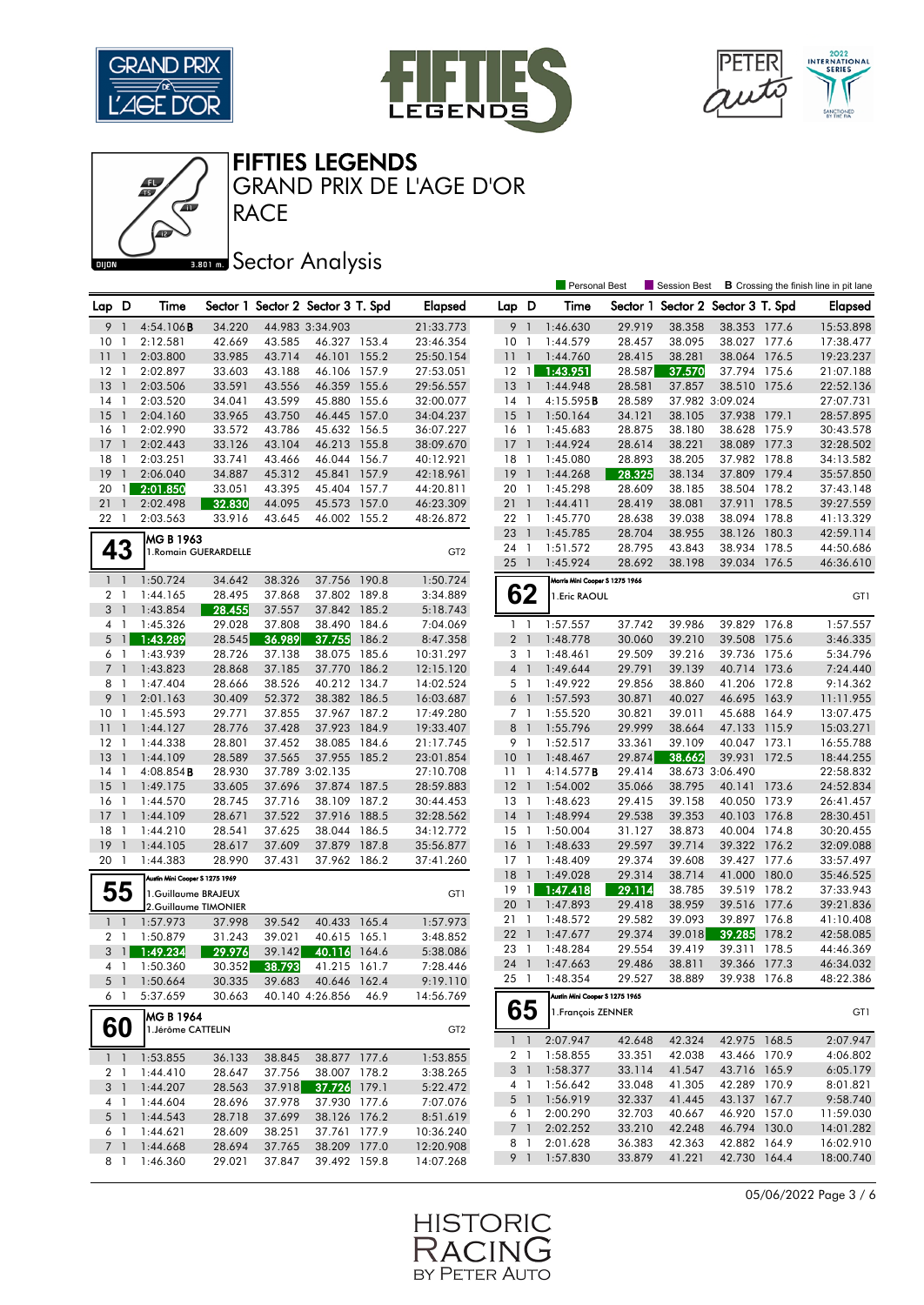![](_page_3_Picture_0.jpeg)

Œ

![](_page_3_Picture_1.jpeg)

![](_page_3_Picture_2.jpeg)

![](_page_3_Figure_3.jpeg)

GRAND PRIX DE L'AGE D'OR

## **Bana** Sector Analysis

**RACE** 

|                 |                          |                                    |        |        |                                   |       |                 |                                  |                | <b>Personal Best</b>           |                            | <b>Session Best</b>               |                              |       | <b>B</b> Crossing the finish line in pit lane |
|-----------------|--------------------------|------------------------------------|--------|--------|-----------------------------------|-------|-----------------|----------------------------------|----------------|--------------------------------|----------------------------|-----------------------------------|------------------------------|-------|-----------------------------------------------|
| Lap D           |                          | Time                               |        |        | Sector 1 Sector 2 Sector 3 T. Spd |       | <b>Elapsed</b>  | Lap D                            |                | Time                           |                            | Sector 1 Sector 2 Sector 3 T. Spd |                              |       | <b>Elapsed</b>                                |
| 10              | -1                       | 2:00.045                           | 33.148 | 41.126 | 45.771 157.4                      |       | 20:00.785       | 25                               | $\overline{1}$ | 1:41.179                       | 28.326                     | 36.814                            | 36.039 208.5                 |       | 45:31.826                                     |
| 11              |                          | 4:26.777B                          | 33.262 |        | 41.681 3:11.834                   |       | 24:27.562       | 26                               | $\overline{1}$ | 1:40.483                       | 27.927                     | 36.420                            | 36.136 207.3                 |       | 47:12.309                                     |
| 12              | $\mathbf{1}$             | 2:06.100                           | 41.666 | 41.259 | 43.175                            | 166.9 | 26:33.662       |                                  |                |                                |                            |                                   |                              |       |                                               |
| 13              | $\overline{1}$           | 2:00.110                           | 33.220 | 41.780 | 45.110                            | 164.6 | 28:33.772       |                                  |                | Morris Mini Cooper S 1275 1964 |                            |                                   |                              |       |                                               |
| 14              | $\overline{1}$           | 2:00.074                           | 35.576 | 41.697 | 42.801                            | 169.8 | 30:33.846       |                                  | 86             | 1. Fabrice QUESNEL             |                            |                                   |                              |       | GT1                                           |
| 15              | $\overline{1}$           | 1:56.285                           | 32.541 | 40.877 | 42.867                            | 164.4 | 32:30.131       | $\mathbf{1}$                     | $\overline{1}$ | 1:54.245                       | 35.740                     | 39.078                            | 39.427                       | 179.7 | 1:54.245                                      |
| 16              | $\mathbf{1}$             | 1:57.752                           | 32.327 | 41.524 | 43.901                            | 169.5 | 34:27.883       | 2 <sub>1</sub>                   |                | 1:45.927                       | 29.115                     | 38.079                            | 38.733                       | 177.9 | 3:40.172                                      |
| 17              | $\overline{1}$           | 1:55.496                           | 32.585 | 40.411 | 42.500                            | 165.6 | 36:23.379       | 3                                | $\overline{1}$ | 1:46.497                       | 29.288                     | 38.823                            | 38.386                       | 184.0 | 5:26.669                                      |
| 18              | 1                        | 1:57.394                           | 33.026 | 42.346 | 42.022                            | 169.0 | 38:20.773       | 4                                | $\overline{1}$ | 1:46.049                       | 29.336                     | 37.948                            | 38.765                       | 178.2 | 7:12.718                                      |
| 19              | $\mathbf{1}$             | 1:55.133                           | 32.345 | 40.498 | 42.290                            | 167.4 | 40:15.906       | 5                                | $\overline{1}$ | 1:45.870                       | 29.075                     | 38.122                            | 38.673 169.0                 |       | 8:58.588                                      |
| 20              | $\mathbf{1}$             | 2:00.325                           | 32.797 | 42.847 | 44.681                            | 167.2 | 42:16.231       |                                  |                |                                |                            |                                   |                              |       |                                               |
| 21              | $\mathbf{1}$             | 1:55.377                           | 32.780 | 40.267 | 42.330                            | 163.1 | 44:11.608       |                                  |                | Morris Mini Cooper S 1275 1964 |                            |                                   |                              |       |                                               |
| 22              | -1                       | 1:58.436                           | 32.895 | 40.623 | 44.918                            | 165.9 | 46:10.044       |                                  | 88             |                                | 1. Charles Edouard ROUSSE. |                                   |                              |       | GT1                                           |
| 23 1            |                          | 1:59.234                           | 32.935 | 40.272 | 46.027 144.2                      |       | 48:09.278       |                                  |                |                                |                            |                                   |                              |       |                                               |
|                 |                          | Fairthorpe Electron 1959           |        |        |                                   |       |                 | $\mathbf{1}$<br>2 <sub>1</sub>   | -1             | 1:52.301<br>1:45.027           | 35.088                     | 38.456                            | 38.757 178.2<br>38.643 175.9 |       | 1:52.301<br>3:37.328                          |
|                 | 69                       | 1. Pascal RAJON                    |        |        |                                   |       | GT1             |                                  |                |                                |                            |                                   |                              |       |                                               |
|                 |                          |                                    |        |        |                                   |       |                 | 3 <sub>1</sub><br>4 <sub>1</sub> |                | 1:44.673<br>1:45.233           |                            |                                   | 38.664 176.2<br>38.707       | 176.5 | 5:22.001<br>7:07.234                          |
| $\mathbf{1}$    | $\mathbf{1}$             | 2:07.183                           | 39.648 | 44.173 | 43.362                            | 159.1 | 2:07.183        | 5                                | - 1            | 1:45.242                       |                            |                                   | 38.600 175.0                 |       | 8:52.476                                      |
| 2 <sub>1</sub>  |                          | 1:59.560                           | 32.966 | 43.112 | 43.482                            | 157.7 | 4:06.743        | 6                                | - 1            | 1:44.900                       |                            |                                   | 38.679                       | 175.6 | 10:37.376                                     |
| 3 <sub>1</sub>  |                          | 2:01.312                           | 33.618 | 44.056 | 43.638                            | 156.7 | 6:08.055        | 7 <sub>1</sub>                   |                | 1:44.625                       |                            |                                   | 38.306                       | 176.5 | 12:22.001                                     |
| $\overline{4}$  | $\mathbf{1}$             | 1:58.781                           | 32.715 | 42.238 | 43.828                            | 153.8 | 8:06.836        | 8                                | $\overline{1}$ | 1:45.552                       |                            |                                   | 39.427                       | 155.8 | 14:07.553                                     |
| 5 <sub>1</sub>  |                          | 1:59.708                           | 32.897 | 43.344 | 43.467 155.4                      |       | 10:06.544       | 9                                | $\overline{1}$ | 1:46.954                       |                            |                                   | 38.779                       | 176.8 | 15:54.507                                     |
| 6               | $\overline{1}$           | 1:59.884                           | 32.431 | 43.512 | 43.941                            | 153.8 | 12:06.428       | 10                               | $\overline{1}$ |                                |                            |                                   | 38.720                       | 175.0 | 17:39.396                                     |
| 7 1             |                          | 2:00.383                           | 32.902 | 43.769 | 43.712                            | 156.3 | 14:06.811       | 11                               | -1             | 1:44.889<br>1:45.225           |                            |                                   | 38.708                       | 174.8 | 19:24.621                                     |
| 8               | $\overline{1}$           | 2:09.340                           | 32.688 | 48.656 | 47.996                            | 137.4 | 16:16.151       | 12                               |                | 1:44.962                       | 28.889                     | 37.483                            | 38.590 173.9                 |       | 21:09.583                                     |
| 9               | $\overline{1}$           | 2:10.906                           | 35.084 | 49.201 | 46.621                            | 144.6 | 18:27.057       | 13                               | $\overline{1}$ | 1:44.549                       |                            |                                   | 38.462 175.9                 |       | 22:54.132                                     |
| 10              | $\overline{1}$           | 6:20.496B                          | 33.875 |        | 50.124 4:56.497                   |       | 24:47.553       | 14                               | $\overline{1}$ | 1:45.095                       |                            |                                   | 38.876 175.6                 |       | 24:39.227                                     |
| 11              | $\mathbf{1}$             | 2:07.318                           | 40.366 | 43.332 | 43.620                            | 154.5 | 26:54.871       | $15-1$                           |                | 1:45.607                       |                            |                                   | 38.634 174.5                 |       | 26:24.834                                     |
| 12              | $\overline{1}$           | 1:59.811                           | 32.469 | 43.571 | 43.771                            | 157.9 | 28:54.682       | 16                               | -1             | 4:34.617 <b>B</b>              |                            |                                   | 3:28.535                     |       | 30:59.451                                     |
| $13-1$          |                          | 1:59.479                           | 32.028 | 43.934 | 43.517 153.6                      |       | 30:54.161       | $17-1$                           |                | 1:52.510                       |                            |                                   | 38.664 174.5                 |       | 32:51.961                                     |
|                 |                          |                                    |        |        |                                   |       |                 | 18                               | $\overline{1}$ | 1:45.882                       |                            |                                   | 38.830                       | 178.2 | 34:37.843                                     |
|                 | 70                       | Cooper T39 1955<br>1. Felix GODARD |        |        |                                   |       | SP <sub>2</sub> | 19                               | -1             | 1:47.018                       |                            |                                   | 38.830                       | 180.3 | 36:24.861                                     |
|                 |                          |                                    |        |        |                                   |       |                 | 20                               | $\overline{1}$ | 1:45.673                       |                            |                                   | 38.548 177.3                 |       | 38:10.534                                     |
| $1\quad$        |                          | 1:46.855                           | 32.384 | 37.825 | 36.646                            | 189.5 | 1:46.855        | 21                               | $\overline{1}$ | 1:44.814                       |                            |                                   | 38.356 177.9                 |       | 39:55.348                                     |
| 2 <sub>1</sub>  |                          | 1:41.862                           | 28.942 | 36.793 | 36.127 205.3                      |       | 3:28.717        | 22                               | $\overline{1}$ | 1:45.931                       |                            |                                   | 38.766 175.9                 |       | 41:41.279                                     |
| 3 <sup>1</sup>  |                          | 1:40.437                           | 27.940 | 36.662 | 35.835                            | 205.3 | 5:09.154        | 23                               | $\overline{1}$ | 1:45.187                       | 29.057                     | 37.656                            | 38.474 176.2                 |       | 43:26.466                                     |
| 4 1             |                          | 1:40.792                           | 28.267 | 36.430 | 36.095 202.2                      |       | 6:49.946        | 24                               | $\mathbf{1}$   | 1:45.536                       |                            |                                   | 38.588                       | 177.3 | 45:12.002                                     |
| 5 <sub>1</sub>  |                          | 1:41.117                           | 28.374 | 36.661 | 36.082 206.5                      |       | 8:31.063        | 25 <sub>1</sub>                  |                | 1:45.025                       |                            |                                   | 38.534 176.8                 |       | 46:57.027                                     |
| 6               | - 1                      | 1:40.531                           | 28.303 | 36.247 | 35.981                            | 206.9 | 10:11.594       |                                  |                | Austin-Healey 100-4 1956       |                            |                                   |                              |       |                                               |
| 7 <sup>1</sup>  |                          | 1:45.584                           | 28.645 | 36.712 | 40.227 191.5                      |       | 11:57.178       |                                  |                |                                |                            |                                   |                              |       |                                               |
| 8               | -1                       | 1:45.914                           | 28.623 | 37.105 | 40.186                            | 162.7 | 13:43.092       |                                  | 04             |                                | 1. François de CHANTERAC   |                                   |                              |       | GT <sub>3</sub>                               |
| 9               | $\mathbf{1}$             | 1:45.336                           | 32.012 | 37.138 | 36.186                            | 194.9 | 15:28.428       | $\mathbf{1}$                     | $\overline{1}$ | 2:07.812                       | 42.245                     | 41.961                            | 43.606                       | 151.3 | 2:07.812                                      |
| 10              | -1                       | 1:42.824                           | 29.059 | 37.240 | 36.525                            | 200.7 | 17:11.252       |                                  |                | 1:59.360                       |                            | 41.902                            | 43.380 170.1                 |       | 4:07.172                                      |
| 11              | $\overline{\phantom{a}}$ | $4:32.204$ B                       | 28.376 |        | 36.950 3:26.878                   |       | 21:43.456       | 2 <sub>1</sub><br>3              | $\overline{1}$ | 1:57.839                       | 34.078<br>33.631           | 42.559                            | 41.649 170.6                 |       | 6:05.011                                      |
| 12 1            |                          | 1:48.973                           | 34.488 | 38.264 | 36.221 199.3                      |       | 23:32.429       |                                  |                | 4 1 1:55.157                   |                            |                                   |                              |       |                                               |
| $13-1$          |                          | 1:41.877                           | 28.483 | 37.236 | 36.158 203.8                      |       | 25:14.306       |                                  |                | 1:57.444                       | 32.534                     | 40.931                            | 41.692 167.4                 |       | 8:00.168                                      |
| 14 1            |                          | 1:41.291                           | 28.392 | 36.890 | 36.009 201.9                      |       | 26:55.597       |                                  | 5 <sup>1</sup> | 1:59.192                       | 32.147                     | 40.679<br>40.027                  | 44.618 168.0<br>46.837 159.1 |       | 9:57.612                                      |
|                 |                          | 15 1 1:41.812                      | 28.521 | 37.185 | 36.106 201.5                      |       | 28:37.409       | 6 1                              |                |                                | 32.328                     |                                   |                              |       | 11:56.804                                     |
| 16 <sub>1</sub> |                          | 1:43.501                           | 30.020 | 37.200 | 36.281 203.0                      |       | 30:20.910       |                                  | 7 1            | 2:02.838                       | 33.276                     | 40.513                            | 49.049 141.2                 |       | 13:59.642                                     |
|                 |                          | 17 1 1:41.886                      | 28.304 | 37.533 | 36.049 205.3                      |       | 32:02.796       |                                  | 8 1            | 2:00.938<br>1:57.679           | 36.267<br>34.197           | 42.858<br>41.874                  | 41.813 171.7<br>41.608 167.7 |       | 16:00.580                                     |
| 18 1            |                          | 1:41.805                           | 28.850 | 36.736 | 36.219 201.9                      |       | 33:44.601       | 10 <sub>1</sub>                  | 9 1            | 4:30.482B                      | 33.336                     |                                   | 41.302 3:15.844              |       | 17:58.259<br>22:28.741                        |
|                 |                          | 19 1 1:41.778                      | 28.469 | 36.843 | 36.466 205.3                      |       | 35:26.379       | $11-1$                           |                | 2:06.307                       | 42.317                     | 41.388                            | 42.602 163.6                 |       | 24:35.048                                     |
| 20 1            |                          | 1:40.784                           | 28.215 | 36.531 | 36.038 208.9                      |       | 37:07.163       | $12-1$                           |                | 1:58.526                       | 34.880                     | 41.564                            | 42.082 170.1                 |       | 26:33.574                                     |
|                 |                          | 21 1 1:40.630                      | 28.062 | 36.644 | 35.924 209.3                      |       | 38:47.793       |                                  |                | 13 1 1:55.328                  | 32.764                     | 40.904                            | 41.660 172.0                 |       | 28:28.902                                     |
|                 |                          | 22 1 1:39.848                      | 27.802 | 36.354 | 35.692 211.4                      |       | 40:27.641       |                                  |                | 14 1 2:02.676                  | 34.822                     | 45.649                            | 42.205 158.4                 |       | 30:31.578                                     |
|                 |                          | 23 1 1:41.865                      | 27.991 | 37.083 | 36.791 208.5                      |       | 42:09.506       | 15 <sub>1</sub>                  |                | 1:56.547                       | 33.394                     | 41.422                            | 41.731 171.4                 |       | 32:28.125                                     |
| 24 1            |                          | 1:41.141                           | 28.415 | 36.656 | 36.070 208.9                      |       | 43:50.647       | 16 <sub>1</sub>                  |                | 1:58.854                       | 32.644                     | 42.075                            | 44.135 171.7                 |       | 34:26.979                                     |
|                 |                          |                                    |        |        |                                   |       |                 |                                  |                |                                |                            |                                   |                              |       |                                               |

05/06/2022 Page 4 / 6

![](_page_3_Picture_8.jpeg)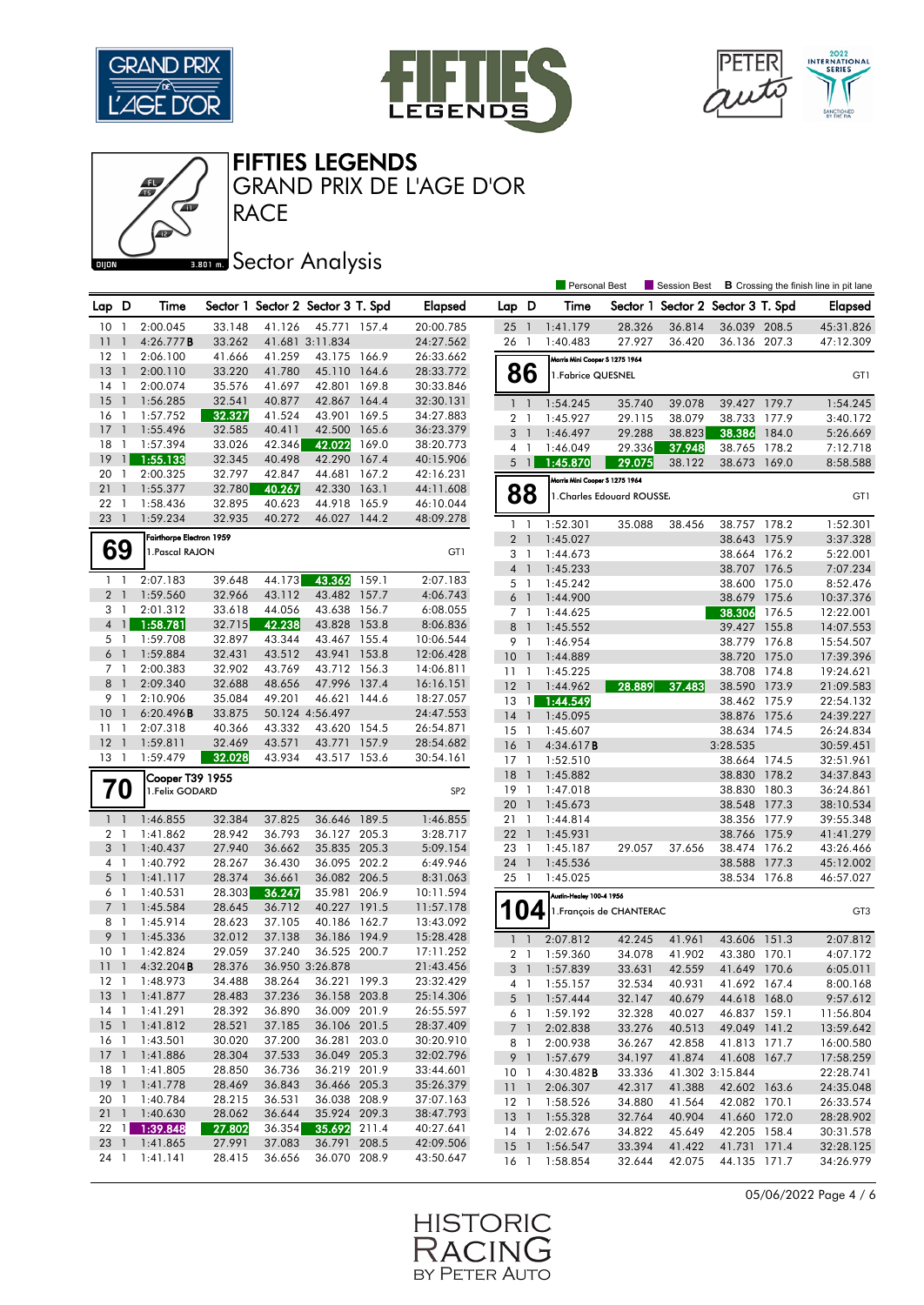![](_page_4_Picture_0.jpeg)

![](_page_4_Picture_1.jpeg)

![](_page_4_Picture_2.jpeg)

FIFTIES LEGENDS

GRAND PRIX DE L'AGE D'OR

# **BRON A** Sector Analysis

**RACE** 

|                 |                |                               |                  |        |                                   |       |                        |                 |                | <b>Personal Best</b>                 |          | Session Best             |                              |       | <b>B</b> Crossing the finish line in pit lane |
|-----------------|----------------|-------------------------------|------------------|--------|-----------------------------------|-------|------------------------|-----------------|----------------|--------------------------------------|----------|--------------------------|------------------------------|-------|-----------------------------------------------|
| Lap D           |                | Time                          |                  |        | Sector 1 Sector 2 Sector 3 T. Spd |       | <b>Elapsed</b>         | Lap D           |                | Time                                 | Sector 1 | Sector 2 Sector 3 T. Spd |                              |       | <b>Elapsed</b>                                |
| 17              | $\mathbf{1}$   | 1:53.154                      | 32.025           | 40.120 | 41.009                            | 173.4 | 36:20.133              | 14              | $\overline{1}$ | 1:42.145                             | 28.845   | 37.009                   | 36.291                       | 209.3 | 26:51.476                                     |
| 18              | -1             | 1:59.058                      | 34.804           | 42.331 | 41.923 172.8                      |       | 38:19.191              | 15              | $\overline{1}$ | 1:42.261                             | 28.921   | 37.385                   | 35.955 212.2                 |       | 28:33.737                                     |
| 19              | $\mathbf{1}$   | 1:54.558                      | 32.350           | 40.056 | 42.152 174.2                      |       | 40:13.749              | 16              | $\overline{1}$ | 1:44.395                             | 29.572   | 38.054                   | 36.769 209.3                 |       | 30:18.132                                     |
| 20              | $\mathbf{1}$   | 1:54.248                      | 32.159           | 40.688 | 41.401                            | 173.6 | 42:07.997              | $17-1$          |                | 1:40.935                             | 28.406   | 36.526                   | 36.003                       | 210.9 | 31:59.067                                     |
| 21              | $\overline{1}$ | 2:00.239                      | 36.585           | 41.785 | 41.869 175.0                      |       | 44:08.236              | 18              | $\overline{1}$ | 1:41.407                             | 28.635   | 36.717                   | 36.055 210.5                 |       | 33:40.474                                     |
| 22              | $\overline{1}$ | 1:52.487                      | 31.857           | 39.558 | 41.072 173.9                      |       | 46:00.723              | $19-1$          |                | 1:41.688                             | 28.545   | 37.098                   | 36.045                       | 210.9 | 35:22.162                                     |
| 23              | $\overline{1}$ | 1:58.071                      | 34.817           | 41.345 | 41.909 173.4                      |       | 47:58.794              | 20              | $\mathbf{1}$   | 1:41.384                             | 28.573   | 36.873                   | 35.938 212.6                 |       | 37:03.546                                     |
|                 |                | Porsche 356 (C) coupé 1964    |                  |        |                                   |       |                        | 211             |                | 1:41.855                             | 28.545   | 36.977                   | 36.333 212.2                 |       | 38:45.401                                     |
|                 | 38             | 1. Didier MARIS               |                  |        |                                   |       | SP <sub>1</sub>        | 22              | $\overline{1}$ | 1:41.328                             | 28.469   | 36.898                   | 35.961 212.6                 |       | 40:26.729                                     |
|                 |                | 2. Gabriel BALTHAZARD         |                  |        |                                   |       |                        | 23              | $\overline{1}$ | 1:43.526                             | 28.415   | 37.601                   | 37.510 211.8                 |       | 42:10.255                                     |
| $\mathbf{1}$    | $\overline{2}$ | 1:55.920                      | 37.153           | 39.222 | 39.545                            | 180.9 | 1:55.920               | 24              | $\mathbf{1}$   | 1:40.574                             | 28.374   | 36.753                   | 35.447 213.4                 |       | 43:50.829                                     |
|                 | 2 <sub>2</sub> | 1:48.417                      | 29.666           | 39.073 | 39.678 180.3                      |       | 3:44.337               | 25 <sub>1</sub> |                | 1:41.301                             | 28.472   | 37.425                   | 35.404                       | 215.6 | 45:32.130                                     |
| 3 <sub>2</sub>  |                | 1:47.108                      | 28.982           | 38.029 | 40.097 178.8                      |       | 5:31.445               | 26              | $\overline{1}$ | 1:40.618                             | 28.387   | 36.709                   | 35.522 213.9                 |       | 47:12.748                                     |
| $\overline{4}$  | $\overline{2}$ | 1:48.079                      | 29.248           | 38.437 | 40.394 177.9                      |       | 7:19.524               |                 |                | Morris Mini Cooper S 1275 1964       |          |                          |                              |       |                                               |
|                 | 5 <sub>2</sub> | 1:47.707                      | 29.363           | 38.261 | 40.083 177.0                      |       | 9:07.231               | 178             |                | 1. Jonathan HARTOP                   |          |                          |                              |       | GT1                                           |
|                 | 6 <sub>2</sub> | 1:47.710                      | 29.619           | 38.092 | 39.999 177.6                      |       | 10:54.941              |                 |                |                                      |          |                          |                              |       |                                               |
| 7 <sup>2</sup>  |                | 1:48.205                      | 29.078           | 38.656 | 40.471                            | 176.5 | 12:43.146              | $1\quad$        |                | 1:50.066                             | 33.977   | 37.856                   | 38.233 178.5                 |       | 1:50.066                                      |
|                 | 8 2            | 1:48.451                      | 29.200           | 38.518 | 40.733                            | 176.5 | 14:31.597              | 2 <sub>1</sub>  |                | 1:44.543                             | 28.690   | 37.499                   | 38.354 179.4                 |       | 3:34.609                                      |
| 9               | $\overline{2}$ | 1:49.161                      | 29.646           | 38.487 | 41.028                            | 174.5 | 16:20.758              | 3 <sup>1</sup>  |                | 1:44.313                             | 28.505   | 37.551                   | 38.257 177.9                 |       | 5:18.922                                      |
| 10 <sub>2</sub> |                | 4:13.737B                     | 30.384           |        | 42.022 3:01.331                   |       | 20:34.495              | 4 <sup>1</sup>  |                | 1:45.534                             | 29.168   | 38.272                   | 38.094 182.4                 |       | 7:04.456                                      |
| 11              | $\overline{1}$ | 1:54.385                      | 36.658           | 37.966 | 39.761 179.1                      |       | 22:28.880              | 5 1             |                | 1:43.433                             | 28.551   | 37.178                   | 37.704                       | 182.4 | 8:47.889                                      |
| 12              | $\overline{1}$ | 1:47.234                      | 29.245           | 38.380 | 39.609 178.2                      |       | 24:16.114              | 6 1             |                | 1:44.150                             | 28.560   | 37.317                   | 38.273 182.4                 |       | 10:32.039                                     |
| 13              | $\overline{1}$ | 1:47.367                      | 29.711           | 38.139 | 39.517 179.1                      |       | 26:03.481              | 7 <sub>1</sub>  |                | 1:43.834                             | 28.493   | 37.363                   | 37.978 183.1                 |       | 12:15.873                                     |
| 14              | $\overline{1}$ | 1:47.200                      | 29.533           | 38.080 | 39.587 179.1                      |       | 27:50.681              | 8 <sup>1</sup>  |                | 1:46.220                             | 28.279   | 37.762                   | 40.179 135.3                 |       | 14:02.093                                     |
| $15-1$          |                | 1:47.085                      | 29.213           | 38.313 | 39.559 178.8                      |       | 29:37.766              | 9 1             |                | 1:46.537                             | 30.280   | 38.443                   | 37.814 185.2                 |       | 15:48.630                                     |
| 16              | $\overline{1}$ | 1:47.614                      | 29.487           | 38.048 | 40.079                            | 177.6 | 31:25.380              | 10 <sub>1</sub> |                | 1:43.469                             | 28.341   | 37.190                   | 37.938                       | 185.9 | 17:32.099                                     |
| $17-1$          |                | 1:46.553                      | 29.317           | 37.982 | 39.254 179.4                      |       | 33:11.933              | $11-1$          |                | 4:03.226B                            | 28.323   |                          | 37.313 2:57.590              |       | 21:35.325                                     |
| 18              | $\overline{1}$ | 1:47.075                      | 29.377           | 38.016 | 39.682 179.7                      |       | 34:59.008              | 12              | $\overline{1}$ | 1:52.236                             | 36.859   | 36.864                   | 38.513                       | 177.6 | 23:27.561                                     |
| 19              | $\mathbf{1}$   | 1:48.080                      | 29.105           | 37.881 | 41.094 177.0                      |       | 36:47.088              | $13-1$          |                | 1:43.960                             | 28.544   | 37.017                   | 38.399 179.7                 |       | 25:11.521                                     |
| 20              | $\overline{1}$ | 1:48.030                      | 29.471           | 38.814 | 39.745 177.6                      |       | 38:35.118              | 14              | $\overline{1}$ | 1:42.776                             | 28.394   | 36.971                   | 37.411                       | 185.9 | 26:54.297                                     |
| 21              | $\overline{1}$ | 1:47.533                      | 29.297           | 38.357 | 39.879                            | 177.0 | 40:22.651              | $15-1$          |                | 1:43.352                             | 28.451   | 36.950                   | 37.951                       | 182.1 | 28:37.649                                     |
| 22              | $\mathbf{1}$   | 1:48.492                      | 29.793           | 39.295 | 39.404 180.9                      |       | 42:11.143              | 16              | $\blacksquare$ | 1:45.302                             | 30.300   | 37.322                   | 37.680                       | 183.7 | 30:22.951                                     |
| 23              | $\overline{1}$ | 1:46.506                      | 29.681           | 37.646 | 39.179                            | 181.8 | 43:57.649              | $17-1$          |                | 1:43.662                             | 28.645   | 37.217                   | 37.800                       | 181.2 | 32:06.613                                     |
| 24              | $\overline{1}$ | 1:46.683                      | 29.178           | 37.967 | 39.538                            | 182.1 | 45:44.332              | 18              | $\overline{1}$ | 1:44.198                             | 28.695   | 37.325                   | 38.178 179.7                 |       | 33:50.811                                     |
| 25              | -1             | 1:46.606                      | 29.149           | 37.995 | 39.462 179.7                      |       | 47:30.938              | $19-1$          |                | 1:44.967                             | 28.877   | 37.564                   | 38.526 180.3                 |       | 35:35.778                                     |
|                 |                | Lotus XI 1500 1957            |                  |        |                                   |       |                        | 20              | $\mathbf{1}$   | 1:45.117                             | 29.049   | 37.481                   | 38.587                       | 181.5 | 37:20.895                                     |
|                 | <b>160</b>     | 1.Guillaume PEETERS           |                  |        |                                   |       | SP <sub>2</sub>        | 211             |                | 1:45.536                             | 29.150   | 37.771                   | 38.615 180.6                 |       | 39:06.431                                     |
|                 |                |                               |                  |        |                                   |       |                        | $22 \quad 1$    |                | 1:45.564                             | 28.891   | 37.763                   | 38.910                       | 178.2 | 40:51.995                                     |
| 1 <sup>1</sup>  |                | 1:47.305                      | 33.221           | 38.126 | 35.958                            | 208.9 | 1:47.305               | 23 1            |                | 1:44.935                             | 29.240   | 37.478                   | 38.217 180.0                 |       | 42:36.930                                     |
| 2 <sub>1</sub>  |                | 1:42.294                      | 28.940           | 37.288 | 36.066                            | 204.5 | 3:29.599               | 24              | $\overline{1}$ | 1:43.856                             | 28.988   | 36.968                   | 37.900                       | 183.1 | 44:20.786                                     |
| 3               | $\overline{1}$ | 1:41.795                      | 28.121           | 37.142 | 36.532 202.6                      |       | 5:11.394               | 25              | $\overline{1}$ | 1:43.908                             | 28.625   | 37.330                   | 37.953                       | 187.2 | 46:04.694                                     |
|                 |                | Austin-Healey 3000 Mk II 1962 |                  |        |                                   |       |                        | 26 1            |                | 1:43.378                             | 28.391   | 37.222                   | 37.765 180.3                 |       | 47:48.072                                     |
| 161             |                | 1.Serge LIBENS                |                  |        |                                   |       | GT4                    |                 |                | Austin Mini Cooper S 1275 1964       |          |                          |                              |       |                                               |
|                 |                |                               |                  |        |                                   |       |                        | 191             |                | 1. Claude CASSINA                    |          |                          |                              |       | GT1                                           |
|                 |                | $1 \quad 1 \quad 1:46.949$    | 32.901           | 37.767 | 36.281 210.1                      |       | 1:46.949               |                 |                |                                      |          |                          |                              |       |                                               |
|                 |                | 2 1 1:52.836                  | 38.184           | 38.033 | 36.619 210.5                      |       | 3:39.785               | $1\quad1$       |                | 1:50.773                             |          |                          | 37.940 181.5                 |       | 1:50.773                                      |
|                 | 3 1            | 1:41.558                      | 28.215           | 37.358 | 35.985 212.2                      |       | 5:21.343               | 2 <sub>1</sub>  |                | 1:45.096                             |          |                          | 38.526 179.1                 |       | 3:35.869                                      |
|                 |                | 4 1 1:41.997                  | 28.590           | 37.169 | 36.238 210.1                      |       | 7:03.340               | 3 1             |                | 1:44.500<br>4 1 1:44.481             |          |                          | 38.246 177.3<br>38.145 181.5 |       | 5:20.369<br>7:04.850                          |
|                 |                | 5 1 1:40.972                  | 28.260           | 36.840 | 35.872 203.0                      |       | 8:44.312               |                 |                | 1:43.539                             |          |                          | 37.924 182.1                 |       | 8:48.389                                      |
|                 |                | 6 1 1:42.995                  | 29.154           | 37.009 | 36.832 210.5                      |       | 10:27.307              | 5 1<br>6 1      |                | 1:44.342                             |          |                          | 38.537 180.0                 |       | 10:32.731                                     |
|                 | 7 1            | 1:41.204                      | 28.429           | 37.016 | 35.759 210.5                      |       | 12:08.511              |                 |                | 7 1 1:43.558                         |          |                          | 37.850 182.7                 |       | 12:16.289                                     |
|                 | 8 1            | 1:51.369<br>4:05.123B         | 28.562           | 37.181 | 45.626 144.2                      |       | 13:59.880              |                 |                | 8 1 1:46.524                         |          |                          | 40.269 132.2                 |       | 14:02.813                                     |
| 9 1             |                | $10 \quad 1 \quad 1:48.561$   | 30.237<br>33.520 | 36.993 | 36.632 2:58.254<br>38.048 207.3   |       | 18:05.003<br>19:53.564 |                 | 9 1            | 1:47.665                             | 30.639   | 38.802                   | 38.224 178.5                 |       | 15:50.478                                     |
|                 |                | 11 1 1:42.948                 | 28.731           | 37.366 | 36.851 208.9                      |       | 21:36.512              |                 |                | 10 1 1:43.518                        |          |                          | 37.844 180.0                 |       | 17:33.996                                     |
|                 |                | 12 1 1:41.883                 | 28.696           | 37.102 | 36.085 209.3                      |       | 23:18.395              | $11-1$          |                | 1:43.627                             |          |                          | 38.038 174.8                 |       | 19:17.623                                     |
|                 |                | 13 1 1:50.936                 | 32.127           | 40.090 | 38.719 208.1                      |       | 25:09.331              |                 |                | $12 \quad 1 \quad 4:11.173$ <b>B</b> |          |                          | 3:05.012                     |       | 23:28.796                                     |
|                 |                |                               |                  |        |                                   |       |                        |                 |                |                                      |          |                          |                              |       |                                               |

05/06/2022 Page 5 / 6

![](_page_4_Picture_8.jpeg)